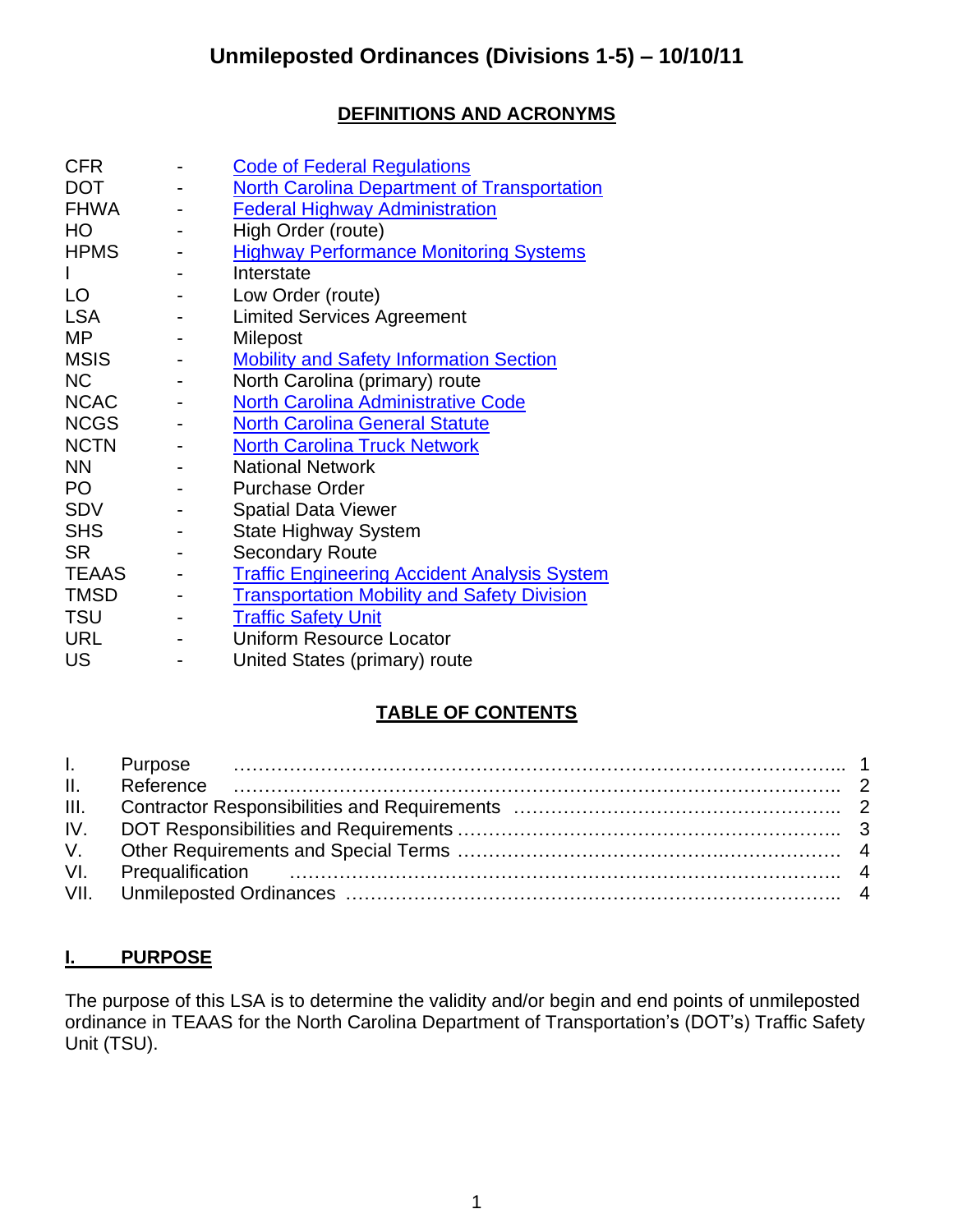## **Unmileposted Ordinances (Divisions 1-5) – 10/10/11**

#### **II. REFERENCE**

Contractor information may be reviewed at the following URL:

<http://ncdot.org/doh/preconstruct/traffic/safety/contractors/>

TEAAS information may be reviewed at the following URL:

<http://ncdot.org/doh/preconstruct/traffic/safety/teaas/>

Ordinance program information may be reviewed at the following URL:

<http://ncdot.org/doh/preconstruct/traffic/safety/programs/>

Ordinance training information can be viewed in the TEAAS Training Material at the following URL:

[http://ncdot.org/doh/preconstruct/traffic/safety/teaas/data/chapter\\_17.pdf](http://ncdot.org/doh/preconstruct/traffic/safety/teaas/data/chapter_17.pdf)

### **III. CONTRACTOR RESPONSIBILITIES AND REQUIREMENTS**

- 1. All original calculations, field notes, drawings, videos, and any other necessary project information prepared by contractors (electronic or hard copy) shall be the property of the DOT and shall be turned over to the DOT upon completion of the work or when requested.
- 2. Shall be responsible for ensuring that submittals are accurate and in a format compatible with DOT needs.
- 3. Shall obtain approval prior to making any changes on original requests.
- 4. Shall be responsible for the completeness, accuracy, presentation, and review of any work sublet to others.
- 5. Shall be responsible for ensuring its personnel adhere to applicable state and federal labor laws and regulations regarding work hours, breaks, etc.
- 6. Shall be responsible for the presentation and explanation of their work at any meetings, hearings, consultations, discussions, and field conferences as requested by DOT.
- 7. Shall be required to cooperate and coordinate fully with other contractors, municipalities, local officials, as directed by DOT.
- 8. If the contractor receives instructions or directions that are considered beyond the scope of work as outlined in the specifications then no work shall be performed until the matter is resolved.
- 9. Shall notify DOT of significant changes within the contractor (e.g., change of address, telephone number, project-related personnel changes, etc.). This responsibility includes ensuring the contractor's qualification/prequalification information is current in DOT's files.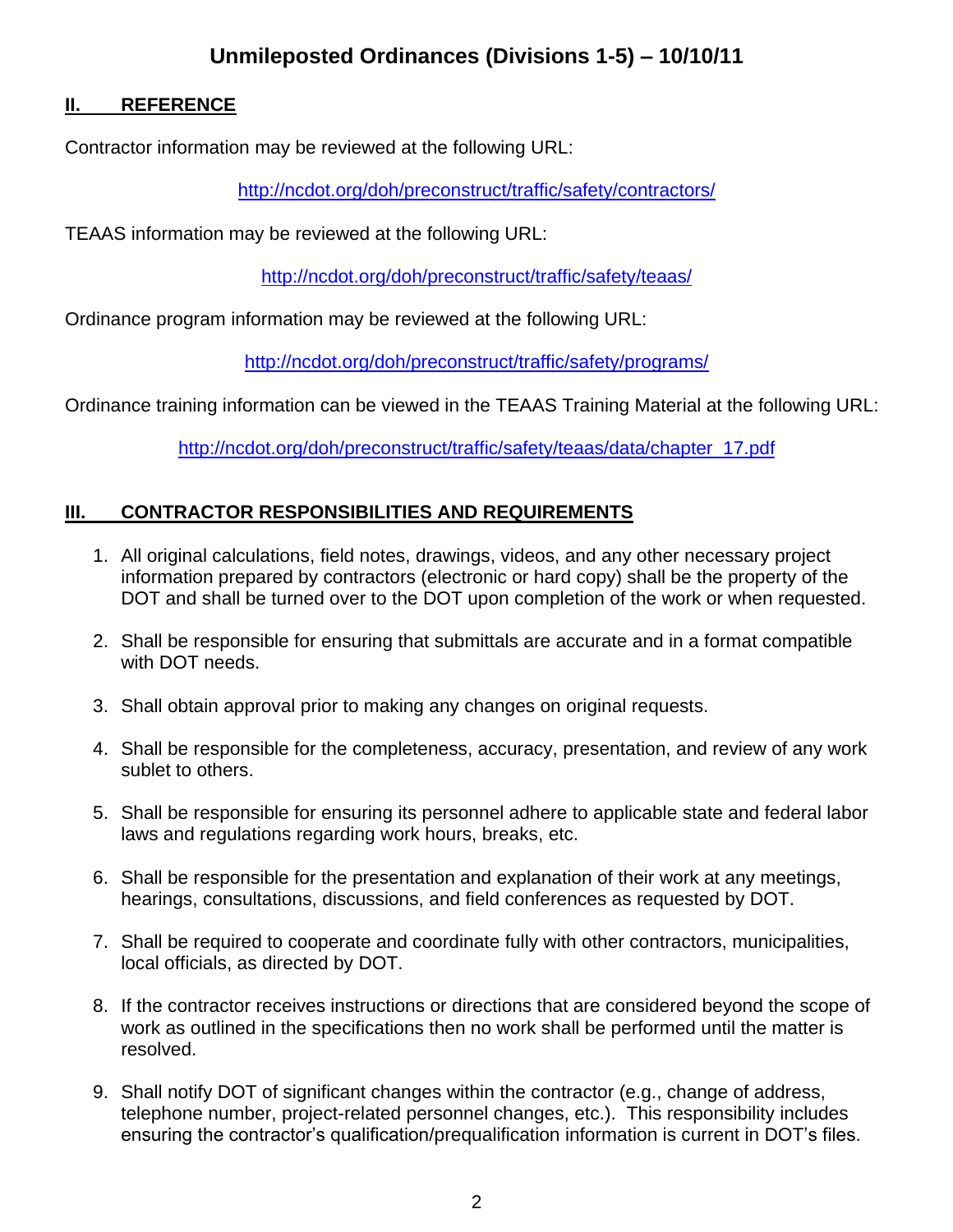# **Unmileposted Ordinances (Divisions 1-5) – 10/10/11**

- 10.Shall maintain all books, documents, papers, records, and other information pertaining to work and costs incurred on this project and to make such materials available at its offices at all reasonable times during the contract period and for three (3) years from the date of final payment for inspection by the DOT or its designees.
- 11.All work performed shall comply with federal, state and local statutes, ordinances, and codes.
- 12.All work performed shall comply with federal, state and local safety regulations and procedures.
- 13.Shall submit an invoice to the DOT on a monthly basis, and each invoice shall have a unique number and shall state the billing cycle (beginning and ending dates).
- 14.Shall have personnel sign waivers of understanding regarding use of TEAAS.
- 15.Shall prevent personnel using TEAAS for any work other than that defined under this contract (unless another active contract specifically allows, or requires, use of TEAAS).
- 16.Shall not use information provided or learned under this contract against DOT.
- 17.Shall not provide information accessed or learned under this contract to any third party.

### **IV. DOT RESPONSIBILITIES AND REQUIREMENTS**

- 1. Provide quarterly evaluations to each contractor based on timeliness (adherence to deadlines), responsiveness/cooperation, and quality (completeness and accuracy).
- 2. Shall make payment to the contractor upon verification of completed work and invoices.
- 3. Shall provide access to TEAAS to include user names, passwords, and roles that allow Contractor personnel access to information necessary for carrying out the requirements of this LSA.
- 4. Shall provide training on the use of TEAAS generally a one day overview of the several modules within TEAAS that correspond to roadway feature information and ordinance information.
- 5. Shall provide training on mileposting, ordinances, route changes, STAA reasonable access, and the North Carolina Truck Network (NCTN).
- 6. Shall provide a list of the items to be QA/QC'd in Excel spreadsheet format for each item under each subsection of this LSA.
- 7. Shall provide a workspace, work station, local account and access to office equipment (copiers, printers, etc.) for any items that need to be completed on-site.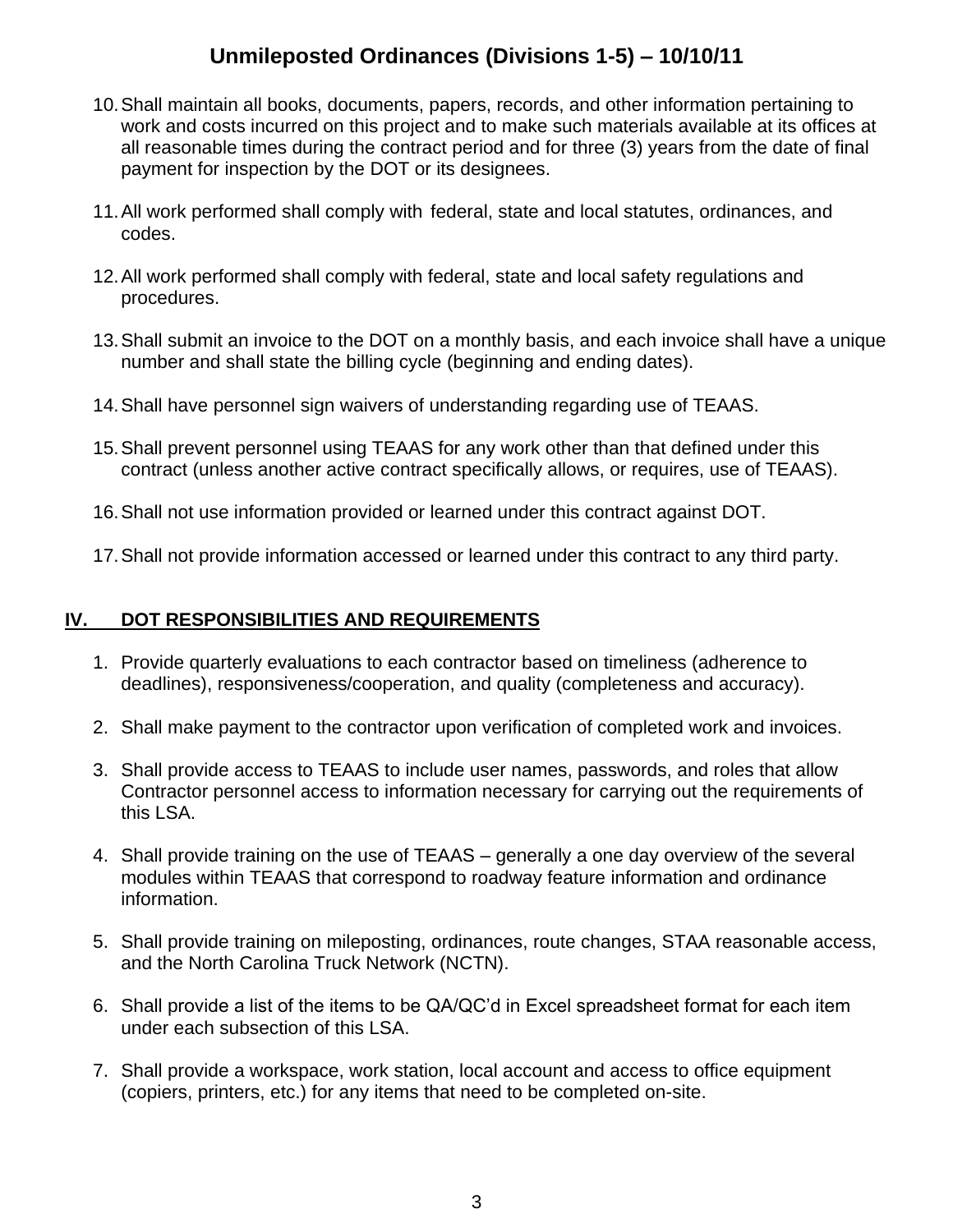### **V. OTHER REQUIREMENTS AND SPECIAL TERMS**

- 1. DOT shall have the right to approve or reject any contractor or subcontractor personnel for this project, with or without cause or reason.
- 2. Reasonable extensions to time frames or deadlines may be made by mutual consent by all involved parties.
- 3. This work is considered technician level work and does not require sealing or oversight by a professional engineer.

### **VI. PREQUALIFICATION**

All contractors shall be prequalified by the Transportation Mobility and Safety Division at the time of the bid opening. Potential Offeror's not already prequalified shall submit their fully completed prequalification application ten business days prior to the bid opening in order to have their bids opened and considered.

> Link to general POC Contractors website: [http://DOT.gov/business/howtogetstarted/primecontractor/primecontractor\\_poc/](http://ncdot.gov/business/howtogetstarted/primecontractor/primecontractor_poc/)

> > Online application instructions: [http://www.DOT.gov/ business/ocs/download/Instruction.pdf](http://www.ncdot.gov/business/ocs/download/Instruction.pdf)

### **VII. UNMILEPOSTED ORDINANCES (Division 1-5)**

There are approximately 2,800 active and approved ordinances in Division 1-5 that do not milepost at one, or both, ends. Having these ordinances correctly mileposted is needed for SDV, HPMS, ArcGIS, and other applications as well as to correct any overlap conditions.

Skill sets and abilities required for this work:

- Read and understand DOT maps and SHS route names
- Calculate distances in both feet and miles
- Understand mileposting, TEAAS feature reports, route changes, and compass directions
- Understand ordinances

Assignments:

Assignments, which will be considered a notice to proceed, shall be in groups of approximately one hundred (100) ordinances, generally within the same county or division.

Time frame:

The contractor shall have two (2) weeks to complete each assigned group of ordinances.